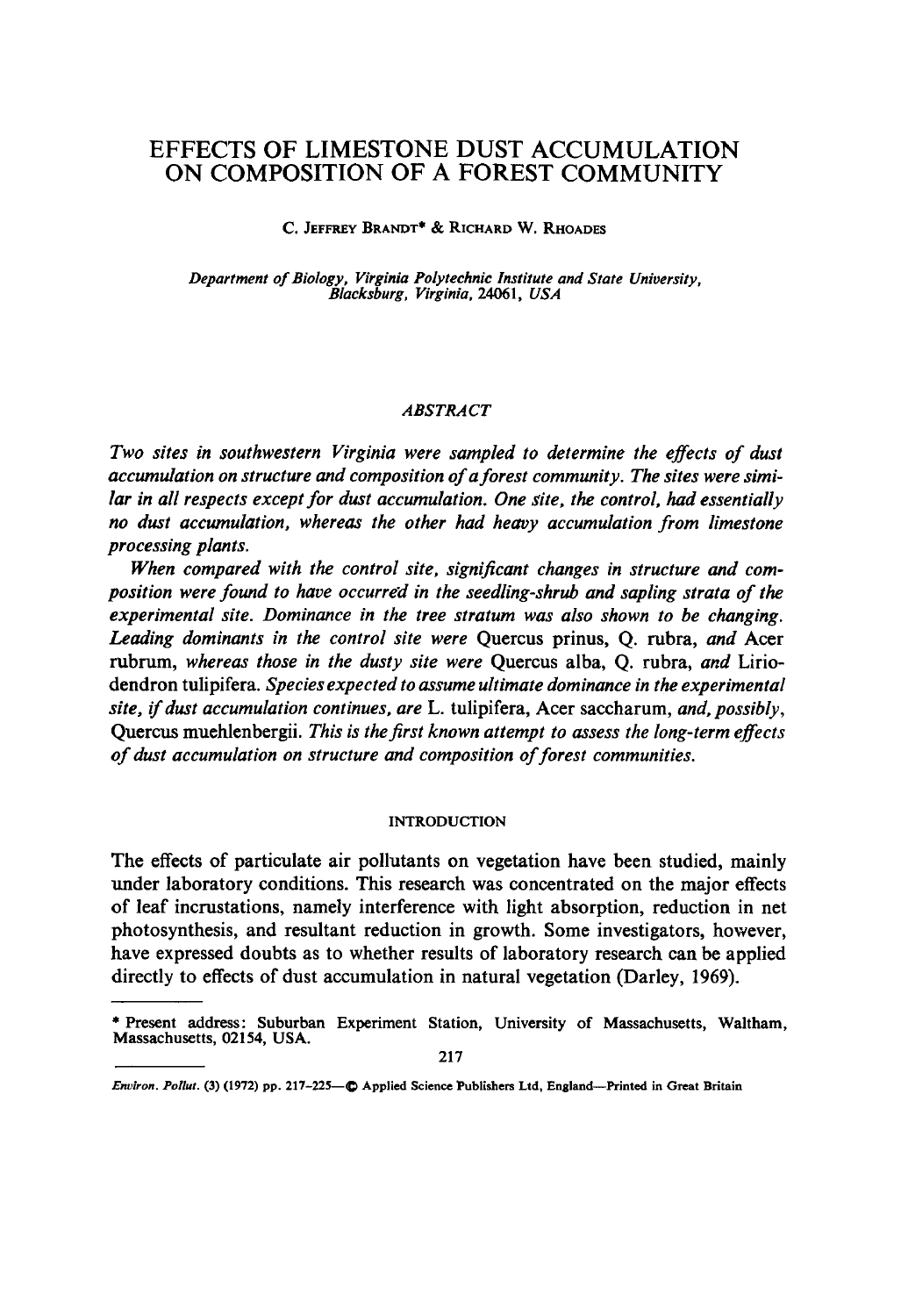Darley (1966) and Darley & Middleton (1966) have reviewed and summarised the research on dusts from cement-kilns. Similar research on effects of lime dust has been reported by Heck *et al.* (1970). The research reviewed by these workers dealt with the short-term effects of dust on individual plants under controlled conditions and gave no indication of how a plant community reacts to prolonged accumulation of dust.

The paper reports the results of field investigations on effects of accumulated limestone dust on the structure and composition of a forest community in southwestern Virginia, USA:

#### MATERIALS AND METHODS

Big Stony Creek in Giles County, southwestern Virginia, flows through an area of the Allegheny mountains rich in high-grade limestone. The region is in the Ridge and Valley province of the Appalachian highlands, and the forest is part of the oak--chestnut association of the eastern deciduous forest of North America, as described by Braun (1950).

Two sites in the Big Stony Creek valley were selected for this study (Fig. 1). One receives heavy dust fall from nearby limestone quarries and processing plants. The other, a control site, receives little, or no, dust. The sites are similar in all other respects. Both are at mid-slope with a northern exposure at 640 to 670 m in elevation. Slope aspect ranged from 280 $^{\circ}$  to 305 $^{\circ}$ , and gradient between 30 and 75 $\%$ . The areas are underlain by marine sedimentary rocks of Middle Ordovician to Early Devonian age. The Martinsburg formation and other undifferentiated limestones constitute the primary geological group being mined in the dusty site. Tonoloway limestone underlies much of the control site (Eckroade, 1962). None of the soils in Giles County, Virginia, have been mapped and, therefore, the actual soil type is not known. Chemical and'physical properties indicate that the soils in both areas are of Frederick, Lodi, or Groseclose loams or silt-loams. Soils in both sites are clayey and shallow with a prevalence of cobbles and limestone outcrops. Neither site showed any evidence of appreciable disturbance from recent fire or cutting. The sites are close enough together to allow the assumption that changes in macroclimate are consistent for both.

Suspended particulate matter was sampled on a General Metals high-volume sampler. The air flow rate average was  $1.3 \text{ m}^3/\text{min}$ . Dust fall was sampled with standard dust fall buckets 19 cm in diameter. Table 1 summarises the Virginia State air quality standards for both dust fall and suspended particulate matter, and indicates quantities and particle sizes for both categories for Kimballton, Virginia, which is adjacent to the dusty site. This area is zoned for residential and commercial use. Dust has accumulated at this rate since 1967 when the limestone plant drastically increased production. This plant has been in operation since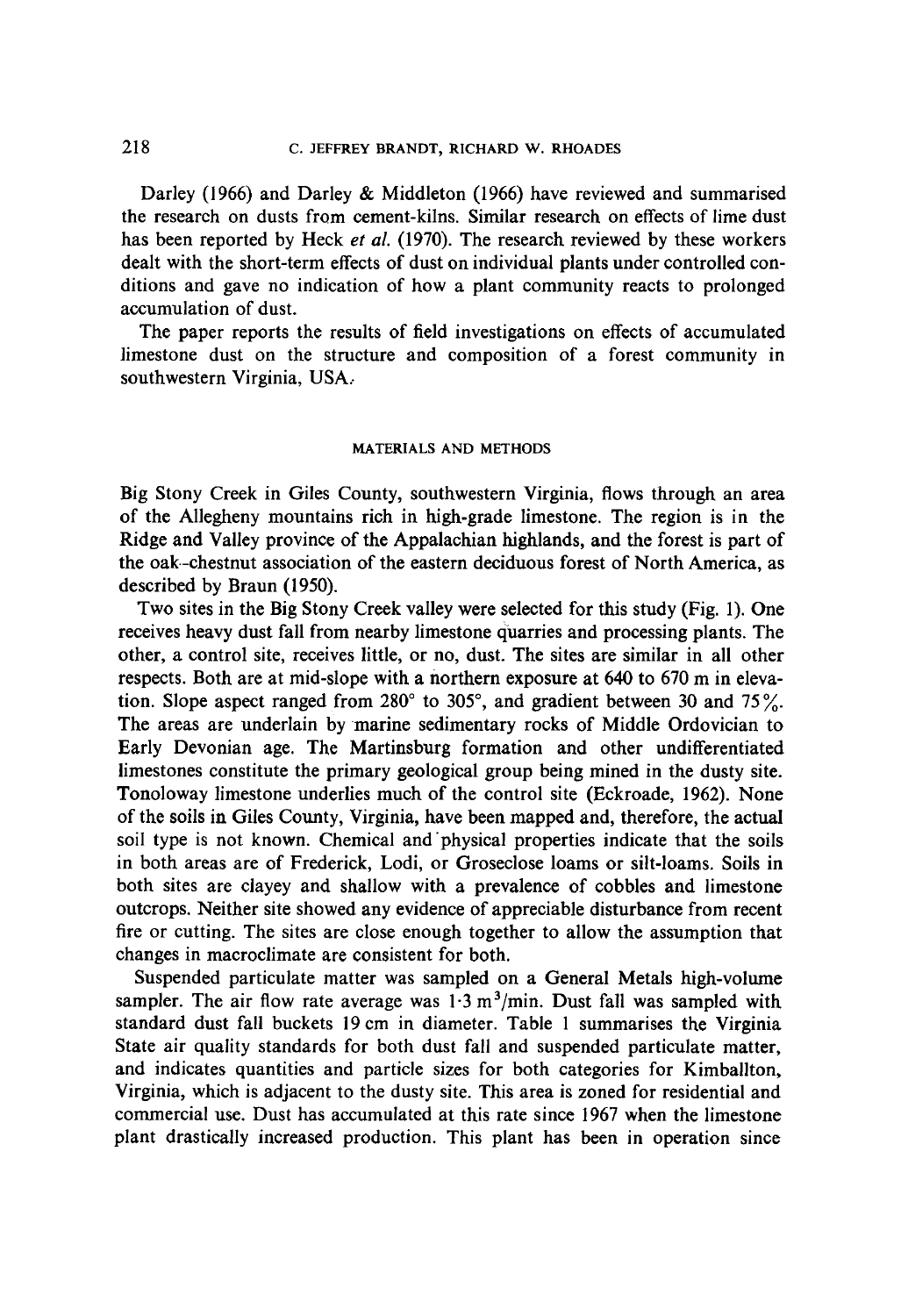1945. The main components of the effluent are calcium carbonate, calcium oxide, carbon dioxide and water vapour. The oxide reacts quickly with water vapour and carbon dioxide to form more carbonate.

Quantitative data on the composition of the vegetation in each area were obtained with a stratified random sample. A belt transect, 30 m wide and 600 m long, was located parallel to the contour of the slope in each area. Each transect



Fig. 1. Location of study area in Giles County, Virginia, showing the control site and the experimental dusty site.

was divided into twenty equal sections or strata. A  $5 \times 20$  m quadrat was placed in each stratum at random, perpendicular to the contour of the slope. A 20 m tape was laid out, and an area 2.5 m on either side sampled. The species and diameter of every tree 5 cm DBH (diameter breast height, 1.37 m) and greater were recorded. Stems less than 5 cm DBH were also tallied but diameters were not recorded.

Woody plants were classified into three canopy classes. These were trees  $(10 + cm DBH)$ , saplings (5-9.9 cm DBH) and seedlings and shrubs (<5 cm DBH). Herbaceous vegetation was not sampled. From field data, density and relative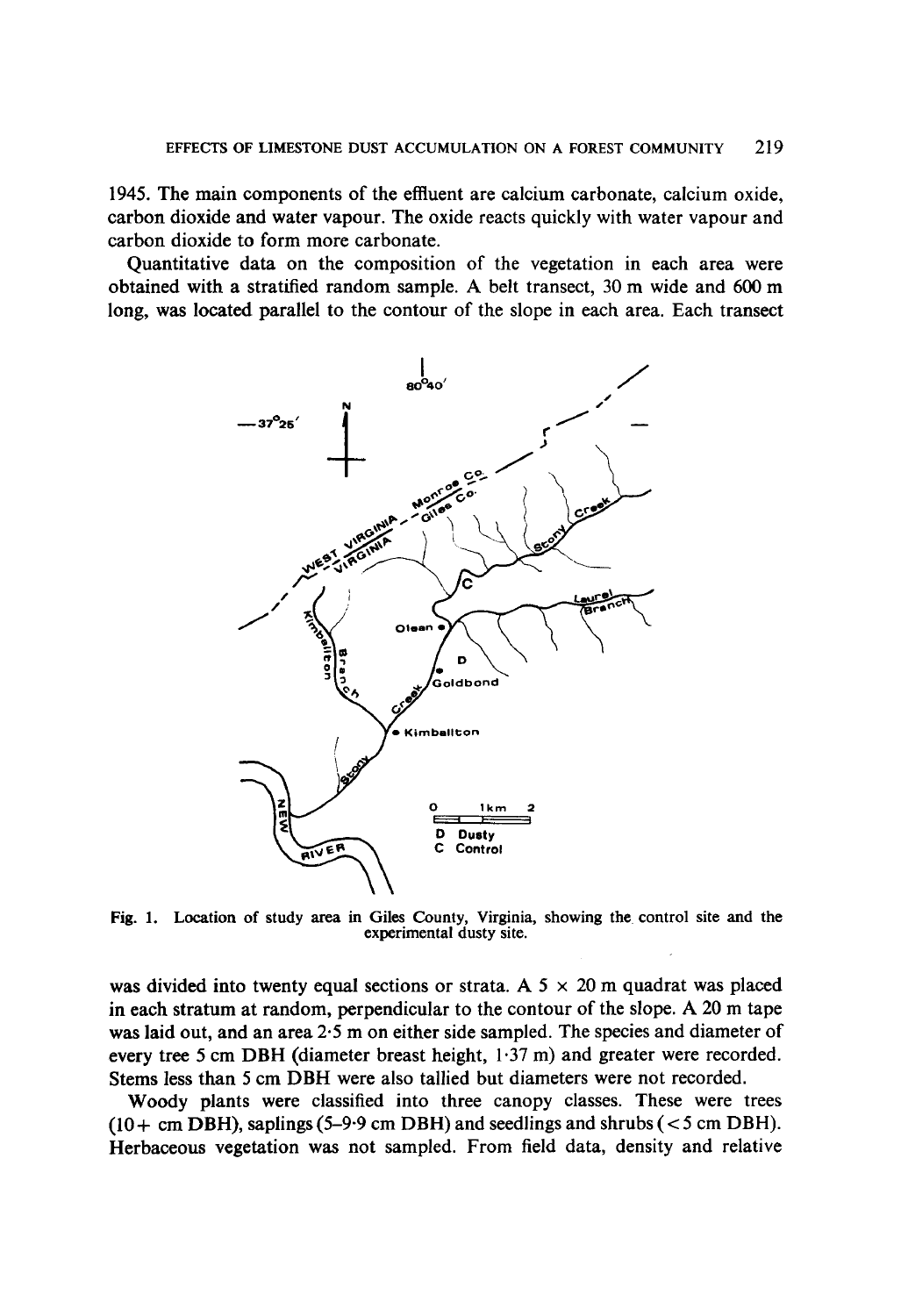#### TABLE 1

|                           | DUST ACCUMULATION IN KIMBALLTON, VIRGINIA, COMPARED WITH AIR QUALITY STANDARDS OF THE |  |  |  |  |  |  |  |  |  |  |
|---------------------------|---------------------------------------------------------------------------------------|--|--|--|--|--|--|--|--|--|--|
| COMMONWEALTH OF VIRGINIA* |                                                                                       |  |  |  |  |  |  |  |  |  |  |

| Suspended matter limits— $\mu$ g/m <sup>3</sup> /24 h<br>Residential zone: 75<br>Other land uses: 150 |      | Dust fall limits—Metric tons/km <sup>2</sup> /month<br>Residential zone: 21<br>Other land uses: 42 |      |                                                            |      |                   |      |
|-------------------------------------------------------------------------------------------------------|------|----------------------------------------------------------------------------------------------------|------|------------------------------------------------------------|------|-------------------|------|
|                                                                                                       | Min. | Amount<br>Median                                                                                   | Max. |                                                            | Min. | Amount<br>Median  | Max. |
| Kimballton, Va.:<br>$(3$ Feb. $1970-$<br>8 May 1970)†                                                 | 158  | 824                                                                                                | 2428 | Kimballton, Va.:<br>(Nov. 1968–<br>June 1970) <sup>†</sup> | 274  | 426               | 718  |
| Particle size:                                                                                        |      | 0.5 to $5 + \mu$                                                                                   |      | Particle size:                                             |      | 10 to $150 + \mu$ |      |

\* Air Quality Standards Relative to Dust and Fumes, Report to the Governor, 1 July 1968 (revised 1 February 1969).

t Dates indicate sample periods for the Kimballton, Virginia, area.

density were computed for seedlings and shrubs. Importance values were calculated for saplings and trees. Importance values are half the sum of relative density and relative basal area, and have a maximum value of 100.

#### RESULTS

From observations of vegetation in the area between the control and dusty sites, it is believed that the community on the dusty site is limited to the immediate area around the pollution source, and that differences in composition and structure of the forest in the two sites are due largely to differences in dust accumulation.

The most obvious structural difference between the two sites studied is in total density of woody stems; seedlings, shrubs, saplings and trees. The control site has 11,305 stems/ha, whereas the dusty site has only 7,595 stems/ha. The sites also differ in pattern of species distribution.

The dominant trees of the control site are *Quercus prinus, Q. rubra,* and *Acer rubrum*. The trees are tall, straight, and moderately-spaced. The sapling stratum is of uniform height and distribution. The great abundance of saplings and seedlings indicates favourable conditions for reproduction of trees (Table 2). Herbs are localised in areas under openings in the usually dense canopy.

Density of trees in the community is 1135 trees/ha with a total basal area of 62.9 m2/ha. *Q. prinus* dominates the community (Table 4) with a density of 400 trees/ha and a basal area of  $18.34 \text{ m}^2/\text{ha}$ . The larger trees are 60 to 80 years old. Although *Q. rubra* has a higher density, 265 trees/ha, as compared with 155 trees/ha for *A. rubrum*, and the mean basal area of *Q. rubra* is lower (2.76 dm<sup>2</sup>) than that of  $A.$  *rubrum* (3.67 dm<sup>2</sup>), these trees are important associates and occur throughout the site.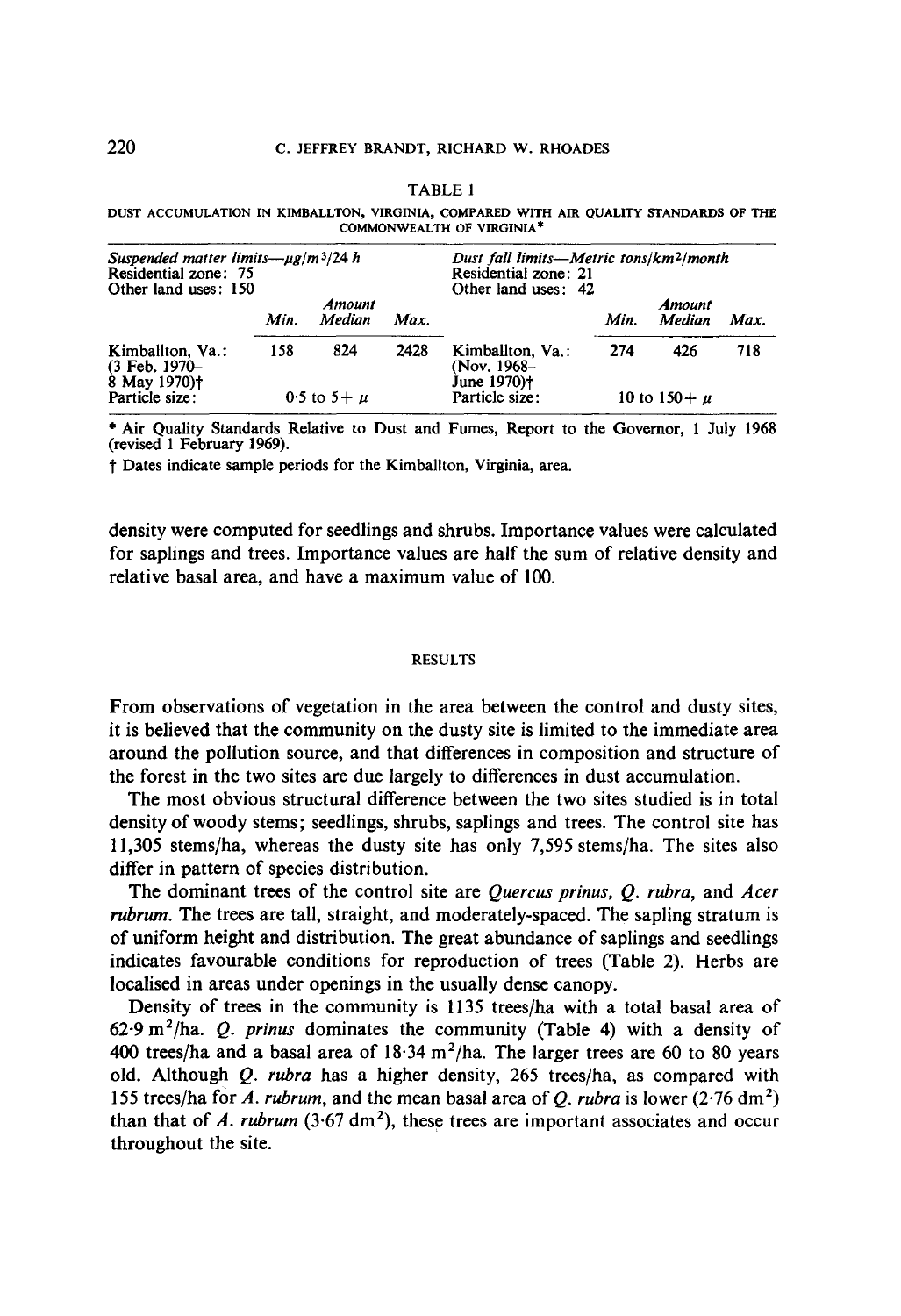|                         |                             | Density<br>(No./ha) |                       | Density<br>(No./ha) |     |  |
|-------------------------|-----------------------------|---------------------|-----------------------|---------------------|-----|--|
| <b>Species</b>          | $\mathcal{C}_{\mathcal{C}}$ | D                   | <b>Species</b>        | $\epsilon$          | D   |  |
| Acer pennsylvanicum     | 660                         | 30                  | Pinus pungens         |                     |     |  |
| A. rubrum               | 740                         | 160                 | P. rigida             |                     |     |  |
| A. saccharum            | 10                          | 845                 | P. strobus            | 45                  |     |  |
| Aesculus octandra       | 5                           | 5                   | Platanus occidentalis |                     |     |  |
| Betula alleghaniensis   | 25                          |                     | Prunus serotina       |                     |     |  |
| Carya spp.              | 140                         | 235                 | Ouercus alba          |                     | 15  |  |
| Castanea dentata        | 25                          | 20                  | O. coccinea           | 45                  |     |  |
| Cercis canadensis       | 75                          | 915                 | Q. muehlenbergii      |                     | 40  |  |
| Cornus florida          | 890                         | 1110                | O. prinus             | 735                 | 30  |  |
| Fagus grandifolia       | 20                          |                     | O. rubra              | 520                 | 80  |  |
| Fraxinus americana      | 75                          | 350                 | O. velutina           |                     | 15  |  |
| Hamamelis virginiana    | 1315                        | 195                 | Rhododendron maximum  | 470                 | 25  |  |
| Juniperus virginiana    | 5                           | 100                 | Robinia pseudoacacia  | 110                 | 85  |  |
| Liriodendron tulipifera | 25                          | 125                 | Sassafras albidum     | 855                 | 175 |  |
| Magnolia acuminata      | 120                         | 105                 | Tilia americana       | 80                  | 105 |  |
| Nyssa sylvatica         | 325                         | 85                  | Tsuga canadensis      | 220                 |     |  |
| Ostrya virginiana       | 320                         | 1075                | Ulmus rubra           | 5                   | 55  |  |
| Oxydendrum arboreum     | 335                         | 90                  | Viburnum acerifolium  | 345                 |     |  |
|                         |                             |                     | V. prunifolium        |                     | 185 |  |

TABLE 2

**DENSITY OF SEEDLINGS AND SHRUBS (<5 cm DBH) IN THE CONTROL (C) AND DUSTY (D) TRANSECTS** 

TABLE 3

DIFFERENCES IN COMPOSITION OF THE SAPLING STRATUM (5-9.9 cm DBH) BETWEEN THE CONTROL AND DUSTY TRANSECTS.  $IV =$  IMPORTANCE VALUE BASED ON RELATIVE DENSITY AND RELATIVE BASAL AREA

| Control               |          | Dusty                   |          |  |
|-----------------------|----------|-------------------------|----------|--|
| <b>Species</b>        | IV       | <b>Species</b>          | IV       |  |
| Acer rubrum           | 28.30    | Acer rubrum             | 16.94    |  |
| Quercus prinus        | 14.55    | Carya spp.              | 15.81    |  |
| Quercus rubra         | 14.30    | Cornus florida          | 9.27     |  |
| Tsuga canadensis      | 13.20    | Ostrya virginiana       | 6.67     |  |
| Carya spp.            | 6.40     | Cercis canadensis       | $6 - 23$ |  |
| Cornus florida        | 6.30     | Fraxinus americana      | 5.55     |  |
| Oxydendrum arboreum   | 4.20     | Liriodendron tulipifera | 4.91     |  |
| Nyssa sylvatica       | 2.35     | Oxydendrum arboreum     | 4.85     |  |
| Sassafras albidum     | $1 - 70$ | Ouercus rubra           | 4.63     |  |
| Tilia americana       | 1.55     | Acer saccharum          | 4.21     |  |
| Magnolia acuminata    | 1.50     | Juniperus virginiana    | 3.87     |  |
| Ostrva virginiana     | 1.20     | Quercus alba            | $3-43$   |  |
| Betula alleghaniensis | $1-00$   | Robinia pseudoacacia    | 2.88     |  |
| Pinus strobus         | 0.85     | Ouercus prinus          | 2.75     |  |
| Quercus coccinea      | 0.85     | Sassafras albidum       | 2.52     |  |
| Acer pennsylvanicum   | 0.70     | Aesculus octandra       | $1 - 80$ |  |
| Fagus grandifolia     | 0.70     | Nyssa sylvatica         | 1.74     |  |
|                       |          | Quercus muehlenbergii   | $1 - 14$ |  |
|                       |          | Platanus occidentalis   | 0.81     |  |

Saplings are uniformly distributed, and most are of the three dominant tree species (Table 3). Other characteristic saplings are *Tsuga canadensis, Carya* spp., *Cornus florida* and *Oxydendrum arboreum* (Table 3). Seedlings of the leading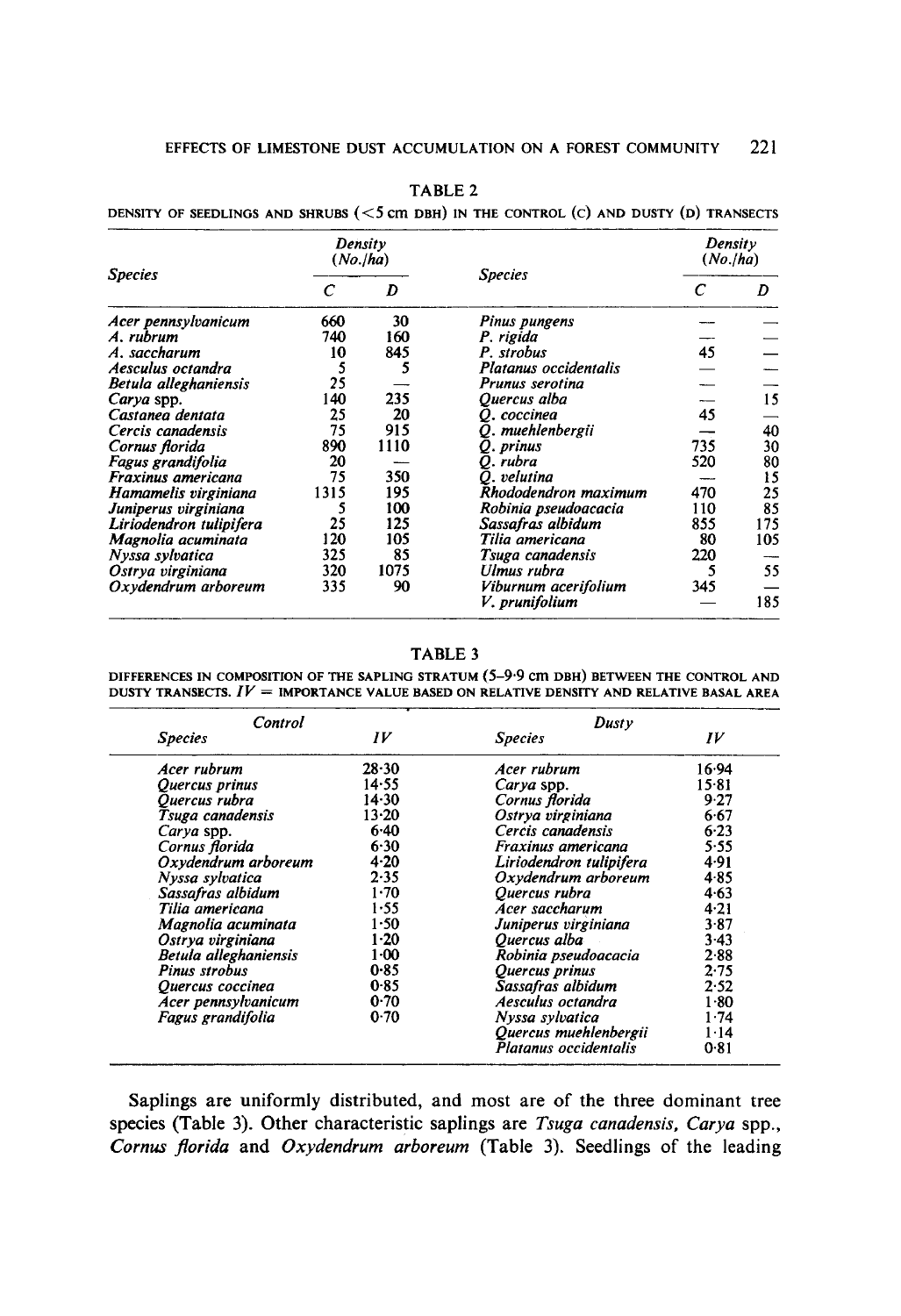**dominants** are abundant, along with *Hamamelis virginiana, Cornusflorida, Sassafras albidum* and *Acer pennsylvanicum* (Table 2).

Dominant trees in the dusty site are *Quercus alba, Q. rubra* and *L. tulipifera*  (Table 4). In general appearance this site is untidy, with a tangled **growth of seedlings** and shrubs, few saplings, and a prevalence of *Smilax* spp. and *Vitis* spp.

| Control                 |          | Dusty                   |           |  |
|-------------------------|----------|-------------------------|-----------|--|
| <b>Species</b>          | IV       | <b>Species</b>          | IV        |  |
| Quercus prinus          | 40.15    | Ouercus alba            | 16.45     |  |
| Quercus rubra           | 20.15    | Quercus rubra           | 13.28     |  |
| Acer rubrum             | 13.50    | Liriodendron tulipifera | $13 - 21$ |  |
| Quercus coccinea        | 7.10     | Acer saccharum          | 7.71      |  |
| Pinus pungens           | $3 - 05$ | Quercus prinus          | 7.21      |  |
| Liriodendron tulipifera | 2.80     | Carya spp.              | 6.46      |  |
| Tilia americana         | 2.55     | Acer rubrum             | 5.63      |  |
| Nyssa sylvatica         | 2.30     | Robinia pseudoacacia    | 4.87      |  |
| Quercus alba            | 1.85     | Quercus muehlenbergii   | 3.82      |  |
| Pinus strobus           | $1-50$   | Quercus velutina        | 3.76      |  |
| Magnolia acuminata      | $1 - 40$ | Ouercus coccinea        | 3.53      |  |
| Carya spp.              | 1.30     | Fraxinus americana      | $3-18$    |  |
| Robinia pseudoacacia    | $1-20$   | Nyssa sylvatica         | $1-28$    |  |
| Tsuga canadensis        | $1 - 20$ | Tilia americana         | 1.23      |  |
| Sassafras albidum       | $1 - 00$ | Cercis canadensis       | $1 - 11$  |  |
| Betula alleghaniensis   | 0.95     | Prunus serotina         | $1 - 10$  |  |
| Aesculus octandra       | 0.60     | Platanus occidentalis   | 0.84      |  |
|                         |          | Tsuga canadensis        | 0.80      |  |
|                         |          | Aesculus octandra       | 0.78      |  |
|                         |          | Pinus rigida            | 0.71      |  |
|                         |          | Sassafras albidum       | 0.41      |  |
|                         |          | Cornus florida          | 0.38      |  |
|                         |          | Oxydendrum arboreum     | 0.37      |  |
|                         |          | Ulmus rubra             | 0.36      |  |

|  | i.<br>б<br>v. |  |
|--|---------------|--|
|--|---------------|--|

DIFFERENCES IN COMPOSITION OF THE TREE STRATUM (10+ cm DBH) BETWEEN THE CONTROL AND DUSTY TRANSECTS.  $IV =$  IMPORTANCE VALUE BASED ON RELATIVE DENSITY AND RELATIVE BASAL AREA

**With the exception of** *L. tulipifera,* **which thrives in localised areas in the site, trees have necrotic leaves, peeling bark, and appear to be in a generally poor condition. Accumulation of dust on trunks, branches, and leaves heightens this impression. There are few herbs except in open areas with little accumulated dust.** 

**Density of trees in the dusty community is 835 trees/ha with a total basal area of 23.3 m2/ha.** *Q. alba* **dominates the site (Table 4). Trees of this species have a**  density of 110 trees/ha and a basal area of 6.43 m<sup>2</sup>/ha. The largest trees are **100 years old.** *Q. rubra* **and** *L. tulipifera* **are co-subdominants, each with 90 trees/ha.**  *Q. rubra* has a basal area of  $5.32 \text{ m}^2/\text{ha}$  and *L. tulipifera*  $5.27 \text{ m}^2/\text{ha}$ .

**Saplings occur locally throughout the site and none of the leading dominants is of importance in this stratum. Species characteristic of the sapling stratum are**  *A. rubrum, Carya* **spp.,** *C. florida,* **and** *Ostrya virginiana* **(Table 3).** 

**Seedlings of the leading dominants appear in the lowest stratum of the community. Although their density is lower than that of other species, these seedlings**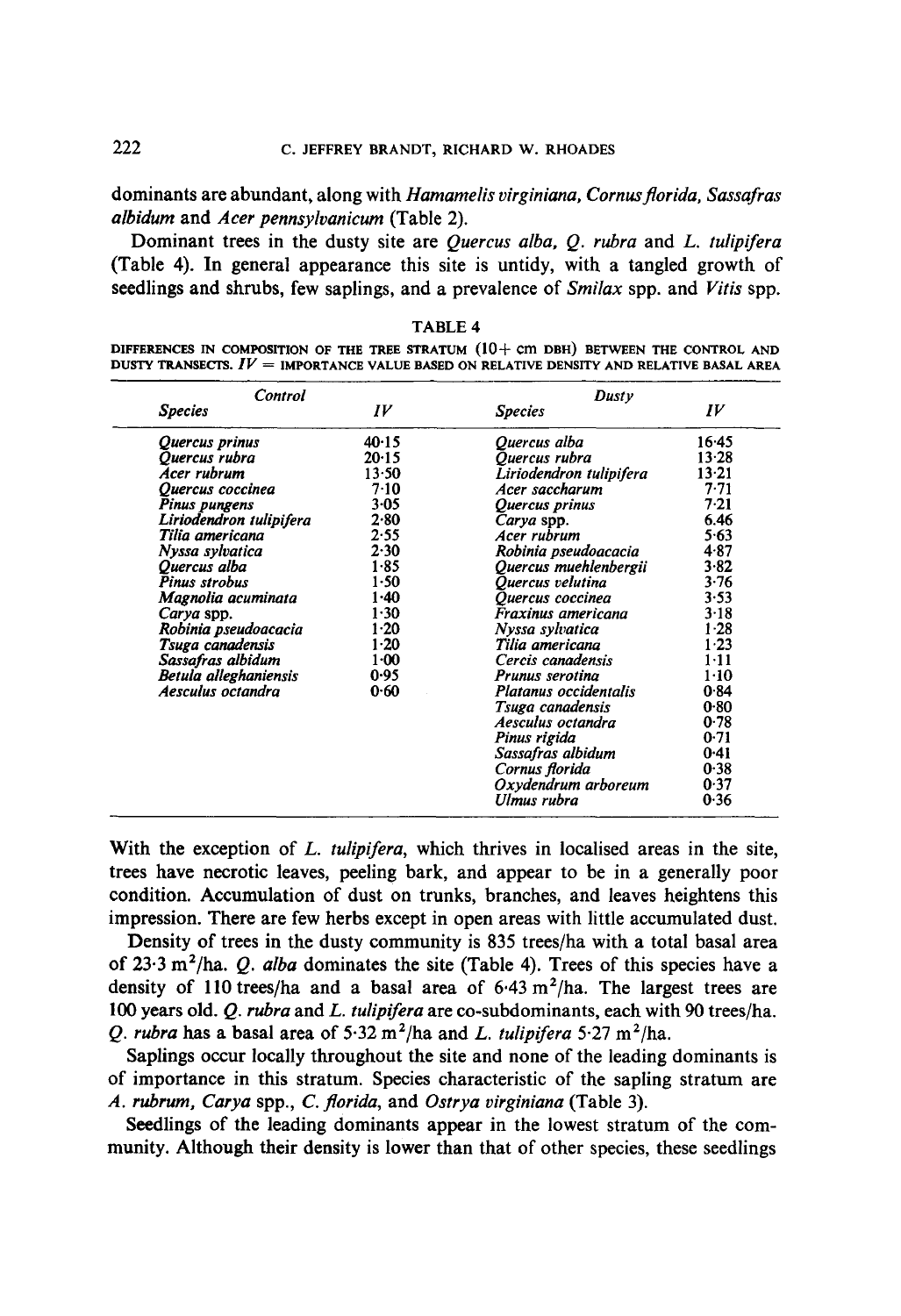are more abundant than saplings of the dominants. Seedlings and shrubs which characterise the stratum and, due to their tangled growth habit, are the most obvious form of vegetation in the dusty site are *C. florida, O. virginiana, Cercis canadensis* and *Acer saccharum* (Table 2).

None of the species present in one site and absent from the other is of major importance in the composition of these communities (Tables 3 and 4). *Viburnum prunifolium* adds to the tangled appearance of the dusty site since it grows in thickets associated with *Juniperus virginiana. Quercus muehlenbergii* is a known calciphile and occurs on soils with a pH not less than 7.0 (Fowells, 1965). Trees of this species occur in areas of heavy dust accumulation. *Platanus occidentalis* and *Prunus serotina* are thought to be adventives from lower elevations along Big Stony Creek. Restriction of other species to one site or the other is probably due to variations of microclimate and topography in the site.

The sites are similar in the relative numbers of stems in each stratum. In the control site, 84.4% of the individuals are seedlings or shrubs, 5.5% are saplings, and 10.1% are trees. In the dusty site,  $82.4\%$  are seedlings or shrubs,  $6.9\%$  are saplings, and  $10.7\%$  are trees. Tables 2 to 4 show that the sites are markedly dissimilar in density of seedlings and in relative importance of species in the sapling and tree strata. These data indicate the changes that have occurred in the dusty site. In addition, species composition of the strata differs markedly and indicates the changes that have occurred. In the control site,  $97\%$  of the species are in the seedling-shrub stratum and 55% in both the sapling and tree strata. In the dusty site, however,  $84\%$  of the species occur in the seedling-shrub stratum,  $59\%$  in the sapling stratum, and  $75\%$  in the tree stratum. Of the thirty-one species in the control site, one *(Q. alba)* is not represented as a seedling or sapling. Four species are present as seedlings and trees, but not as saplings. These are *Pinus pungens, L. tulipifera, Robinia pseudoacacia* and *Aesculus octandra.* All other trees are also present in the lower two strata of this community. In the dusty site, five of the thirty-two species are not represented in the seedling-shrub stratum. These are *Quercus coccinea, P. serotina, P. occidentalis, T. canadensis,* and *Pinus rigida,*  which all appear as trees. *P. occidentalis* is the only one which occurs as a sapling. This species, however, is to be found mainly in damp areas at lower altitudes along Stony Creek and is not particularly important in the structure of the dusty site. Three species *(Quercus velutina, Tilia americana* and *Uimus rubra)* occur as seedlings but are not present in the sapling stratum. From the data it is apparent that certain species have increased in abundance, namely, *C. florida, O. virginiana, C. canadensis, A. saccharum* and *L. tulipifera.* These species have significantly higher densities in the seedling-shrub and sapling strata of the dusty site, compared with the control site. Apparently these species are filling niches vacated by species unable to tolerate dust.

The control site has an abundance of shrubs, good reproductive efficiency in all strata, and is assumed to be undergoing normal succession. The experimental site,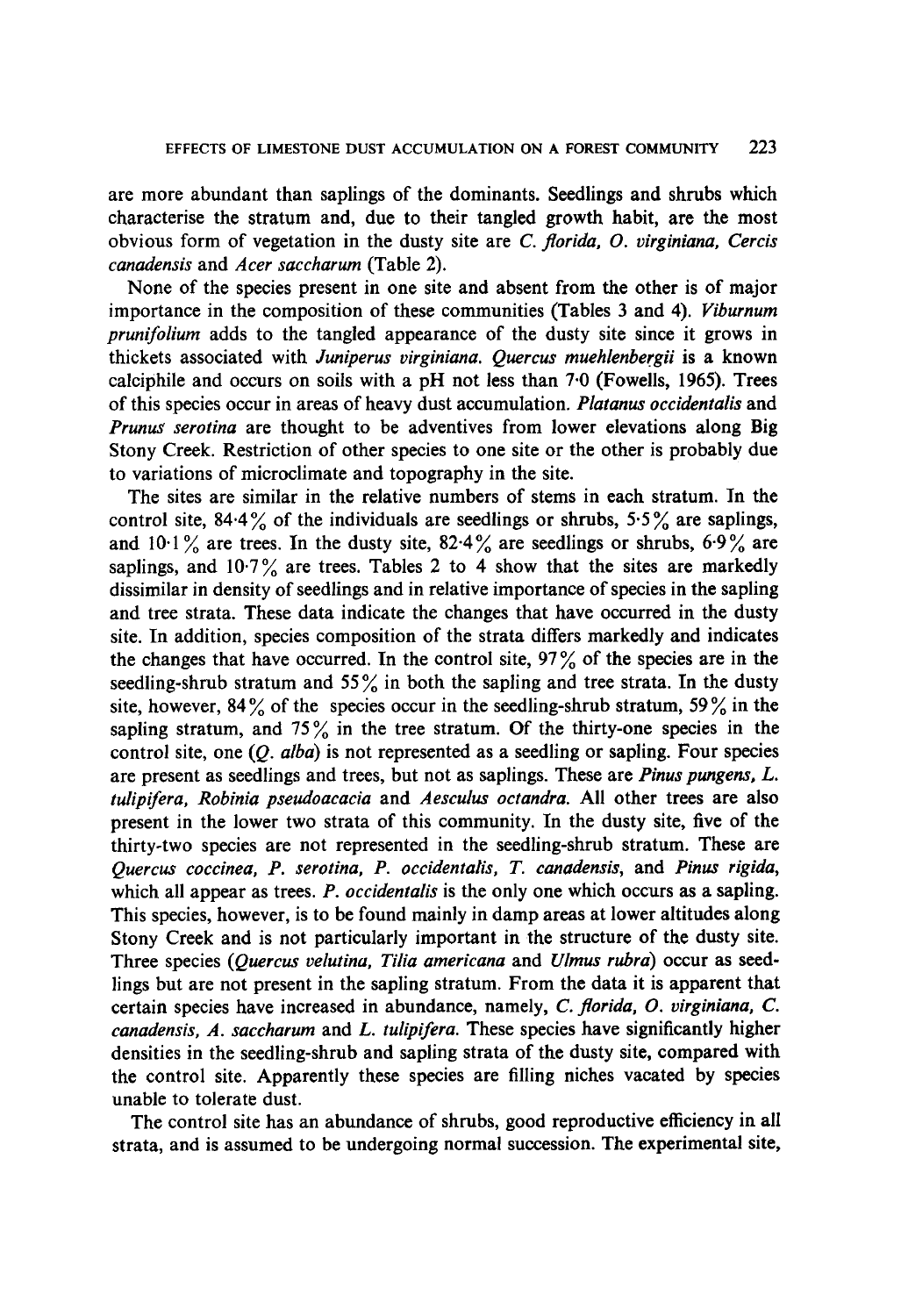## 224 C. JEFFREY BRANDT, RICHARD W. RHOADES

however, shows disruptions in structure and composition, as a result of dust accumulation. Reproductive efficiency of some species has apparently decreased and the course of succession has been altered.

#### DISCUSSION

In a review and summary of research on ecosystem dynamics, Odum (1969) states that a result of the accumulation of toxic pollutants in the biosphere is simplification of the structure of both plant and animal communities. In a plant community, structure is determined by sampling various strata within the community. Each stratum comprises a particular life-form; *e.g.* herbs, seedlings, saplings, and trees. Buell & Martin (1961) used this method to determine the changes in structure due to competition in two adjacent plant communities. In this study a similar sampling procedure was used to indicate changes in structure of a plant community due to the accumulation of limestone dust.

It appears that dust accumulation favours some species and limits others. *A. saccharum,* for example, is significantly more abundant in all strata of the dusty site than in the control site where it is present only as seedlings. *L. tulipifera, C. florida, O. virginiana, V. prunifolium* and *C. canadensis* also seem to be favoured by limestone dust accumulation.

If the dust accumulation goes on, however, it is unlikely that conifers or acidiphiles will continue to be found in the dusty site. Woodwell (1970) has shown that when a late successional oak-pine forest was exposed to chronic irradiation, five well-defined zones of modification of vegetation were established. Conifers occurred only in the zone farthest from the radiation source where exposure was lowest. In the present study, there are few trees and saplings and no seedlings of any coniferous species present in the dusty site. Density of *Rhododendron maximum,* an acidiphile, has also decreased as compared with the control site (470 as compared with 25 stems/ha).

Most of the trees in the dusty site were established there before heavy dust accumulation, and have tolerated the dust. The most significant changes in structure have occurred in the seedling-shrub and sapling strata. Reproduction of some trees has decreased or ceased entirely. In future, species such as *Q. coccinea, Q. velutina* or *T. americana,* may not be found in the dusty site. Structure of the community is changing at the present time, and if dust accumulation continues *L. tulipifera, A. saccharum* and, possibly, *Q. muehlenbergii,* will become the leading dominants (Tables 2 to 4).

Dust accumulation started in 1945, but has been heaviest only since 1967 when the industry increased production. Compared with the age of dominant trees, 25 years is, indeed, a short period. The reported changes that have occurred over